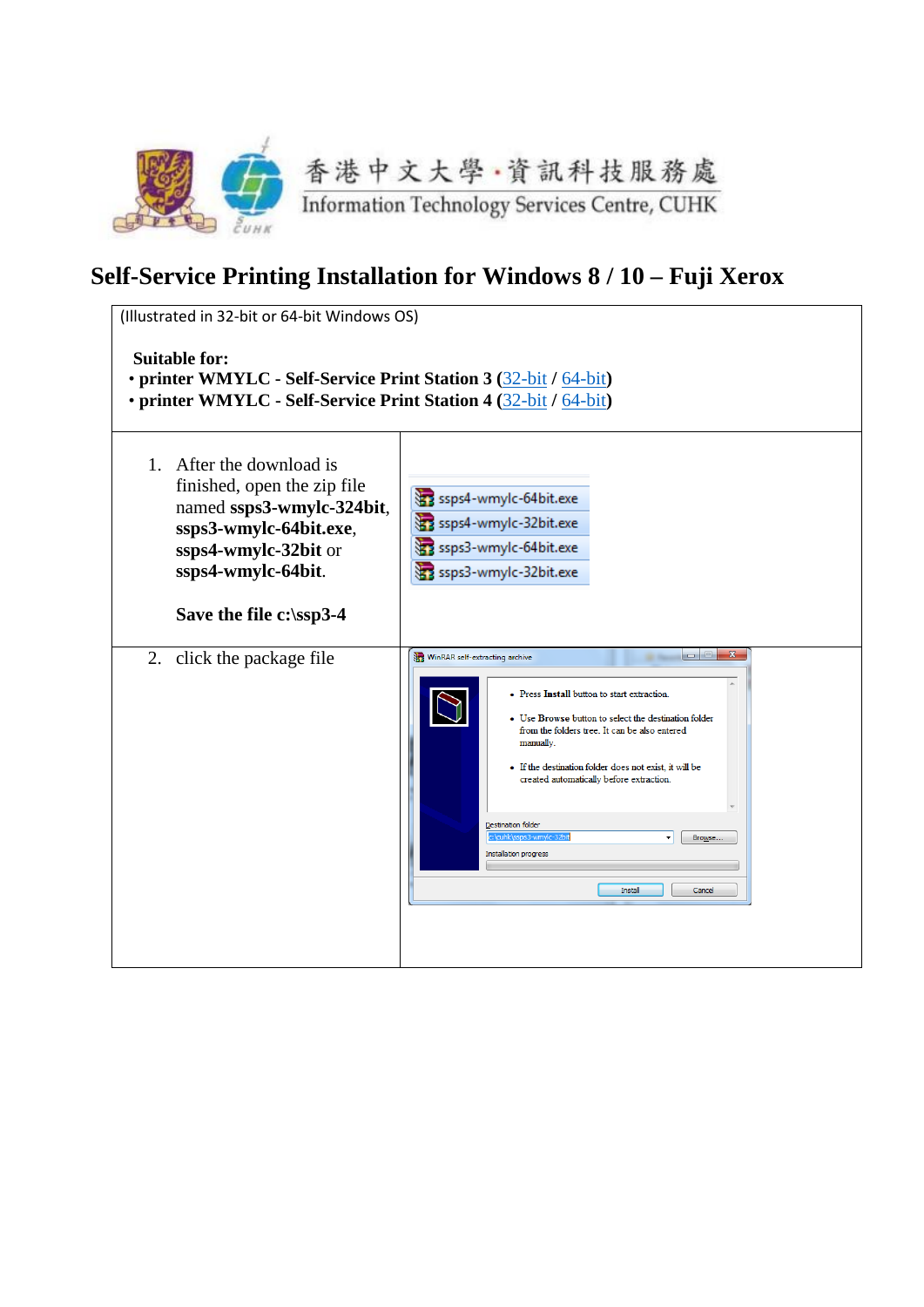| 3. Start the Installation | $\mathbf{x}$<br>Customized Print Driver                                                                         |  |
|---------------------------|-----------------------------------------------------------------------------------------------------------------|--|
|                           | Check the installation contents and click [Start Install].<br>You can print after the installation is complete. |  |
|                           |                                                                                                                 |  |
|                           | Model:<br>FX DocuCentre-VI C5571 PCL 6                                                                          |  |
|                           | Printer:                                                                                                        |  |
|                           | WMY LC - Self-Service Print Station 3                                                                           |  |
|                           | Destination Port:                                                                                               |  |
|                           | ssps3-wmylc.itsc.cuhk.edu.hk (Standard TCP/IP Port)                                                             |  |
|                           |                                                                                                                 |  |
|                           |                                                                                                                 |  |
|                           |                                                                                                                 |  |
|                           | Start Install(S)<br>Close( C )                                                                                  |  |
|                           |                                                                                                                 |  |
|                           |                                                                                                                 |  |
|                           | OR                                                                                                              |  |
|                           |                                                                                                                 |  |
|                           | $\mathbf{x}$<br>Customized Print Driver                                                                         |  |
|                           | Check the installation contents and click [Start Install].<br>You can print after the installation is complete. |  |
|                           |                                                                                                                 |  |
|                           | Model:<br>FX DocuCentre-VI C5571 PCL 6                                                                          |  |
|                           |                                                                                                                 |  |
|                           | Printer:<br>WMY LC - Self-Service Print Station 4                                                               |  |
|                           | Destination Port:                                                                                               |  |
|                           | ssps4-wmylc.itsc.cuhk.edu.hk (Standard TCP/IP Port)                                                             |  |
|                           |                                                                                                                 |  |
|                           |                                                                                                                 |  |
|                           |                                                                                                                 |  |
|                           |                                                                                                                 |  |
|                           | Start Install(S)<br>Close (C)                                                                                   |  |
|                           |                                                                                                                 |  |
|                           | $\mathbf{x}$<br><b>Customized Print Driver</b>                                                                  |  |
|                           |                                                                                                                 |  |
|                           | The driver has been successfully installed.                                                                     |  |
|                           |                                                                                                                 |  |
|                           |                                                                                                                 |  |
|                           | ОК                                                                                                              |  |
|                           |                                                                                                                 |  |
|                           |                                                                                                                 |  |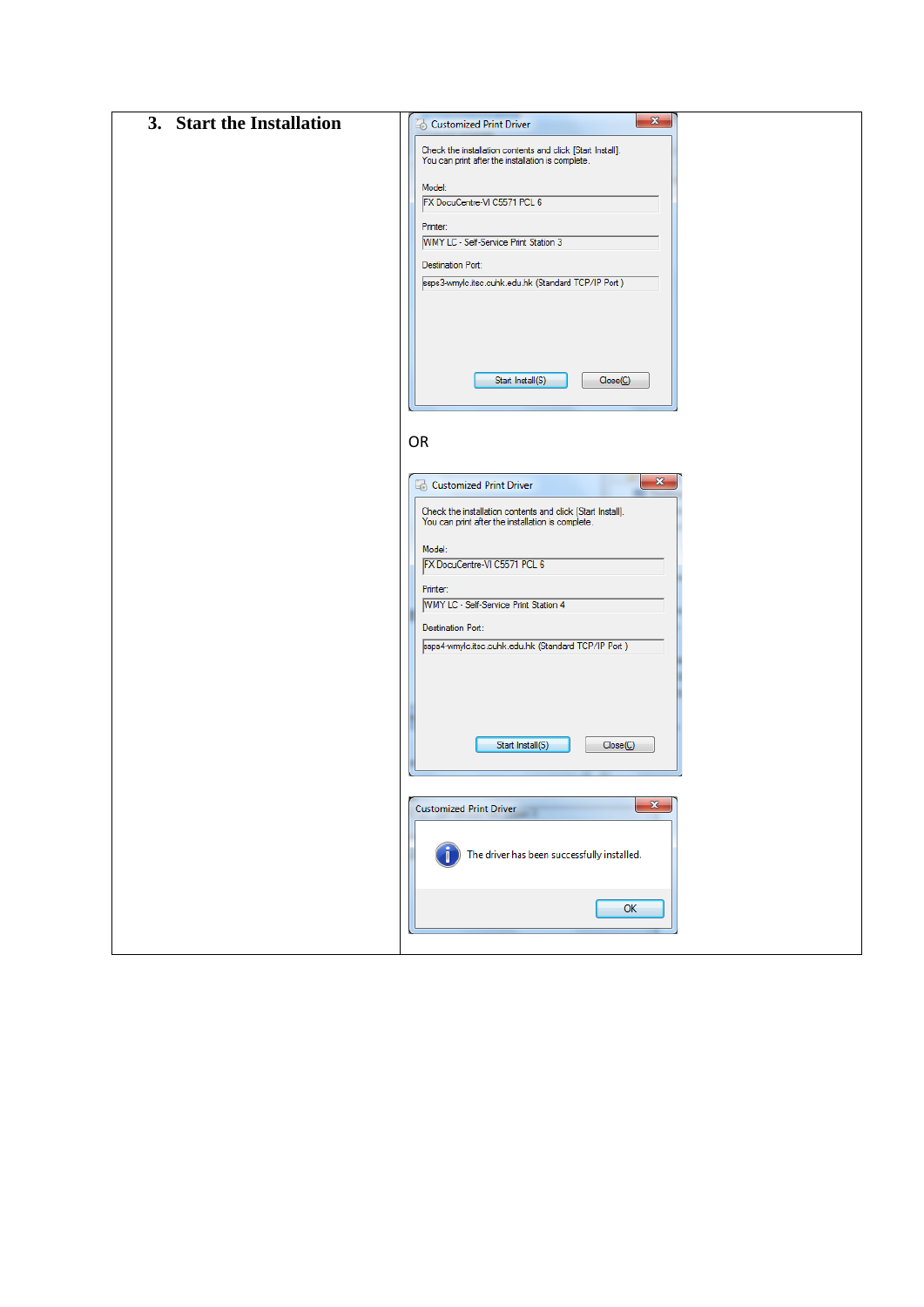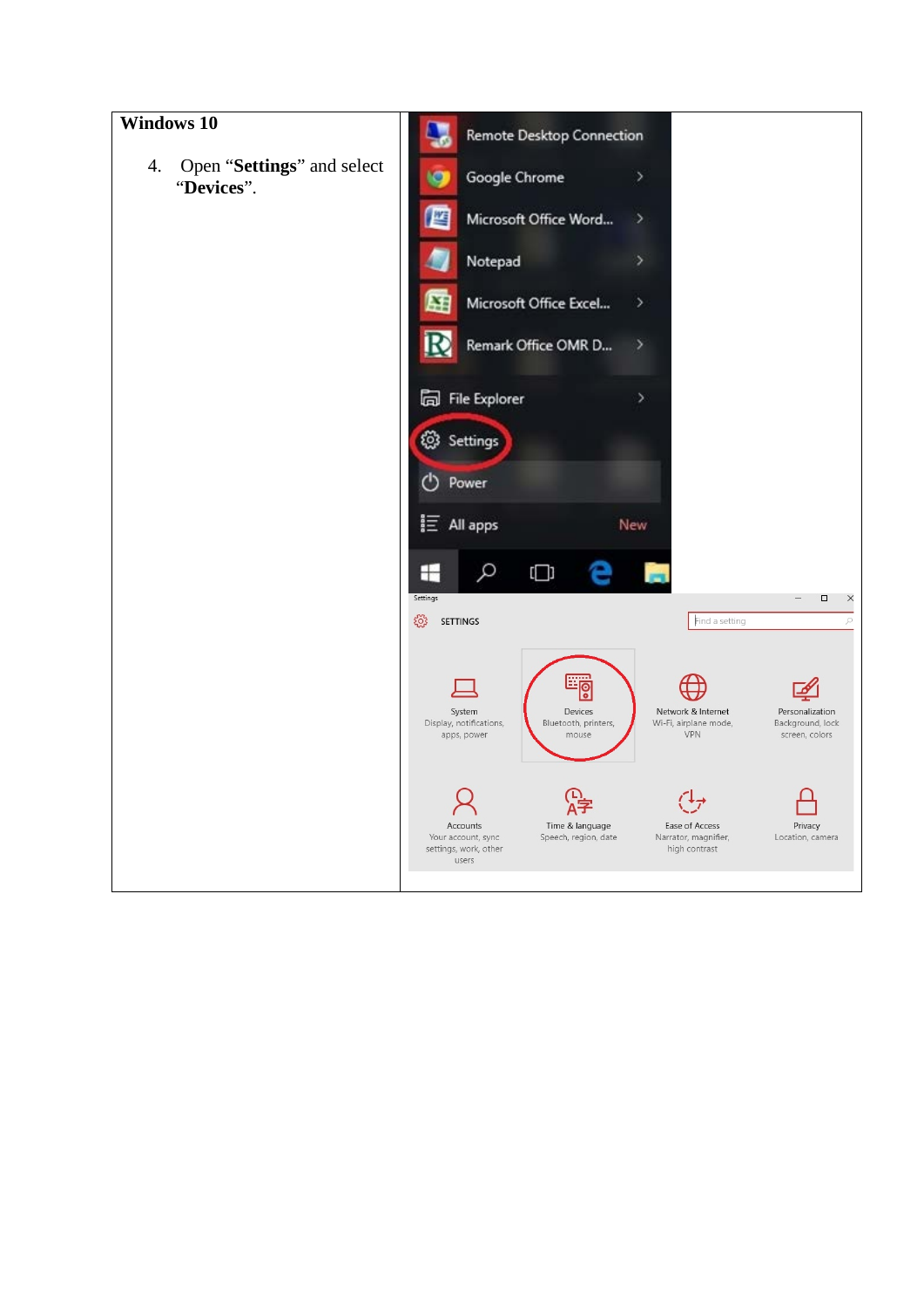| 6/. If there exist an icon named                                                                                                                                           | ē.<br>Settings                                                                                                                                                                                                   | $\Box$<br>×                                                                                                                                                                                                                                                                                                                                                     |
|----------------------------------------------------------------------------------------------------------------------------------------------------------------------------|------------------------------------------------------------------------------------------------------------------------------------------------------------------------------------------------------------------|-----------------------------------------------------------------------------------------------------------------------------------------------------------------------------------------------------------------------------------------------------------------------------------------------------------------------------------------------------------------|
| same as the printer you installed.                                                                                                                                         | <b>DEVICES</b><br>503                                                                                                                                                                                            | Find a setting<br>p.                                                                                                                                                                                                                                                                                                                                            |
| The installation is successful for:<br>"WMY LC - Self-Service Print<br><b>Station 3"</b><br>" WMY LC - Self-Service Print<br>$\bullet$<br><b>Station 4"</b>                | Printers & scanners<br>Connected devices<br>Mouse & touchpad<br>Typing<br>AutoPlay                                                                                                                               | Epson DS-7500<br>Not connected<br>FX DocuPrint C4350 PCL 6<br>Offline<br>Microsoft Print to PDF<br>Microsoft XPS Document Writer<br>ē<br>Pi Chiu - Self-Service Print Station 2<br>PiChiu-SelfServicePrintStation1_1<br>App available for this device<br>Send To OneNote 2007<br>WMY LC - Self-Service Print Station 3<br>WMY LC - Self-Service Print Station 4 |
| 7/. When you print, choose the<br>printer you want to use.<br>e.g. "WMY LC - Self-Service Print<br><b>Station 3"</b><br>" WMY LC - Self-Service Print<br><b>Station 4"</b> | Select a destination<br>Q Search destinations<br><b>Recent Destinations</b><br>Send To OneNote 2007<br>Local Destinations Manage<br>Save as PDF<br>Send To OneNote 2007<br>WMY LC - Self-Service Print Station 3 | ×                                                                                                                                                                                                                                                                                                                                                               |
|                                                                                                                                                                            | WMY LC - Self-Service Print Station 4<br>PiChiu-SelfServicePrintStation1_1<br>Pi Chiu - Self-Service Print Station 2<br>Microsoft XPS Document Writer<br>Microsoft Print to PDF<br>Show All., (10 total)         | Cancel                                                                                                                                                                                                                                                                                                                                                          |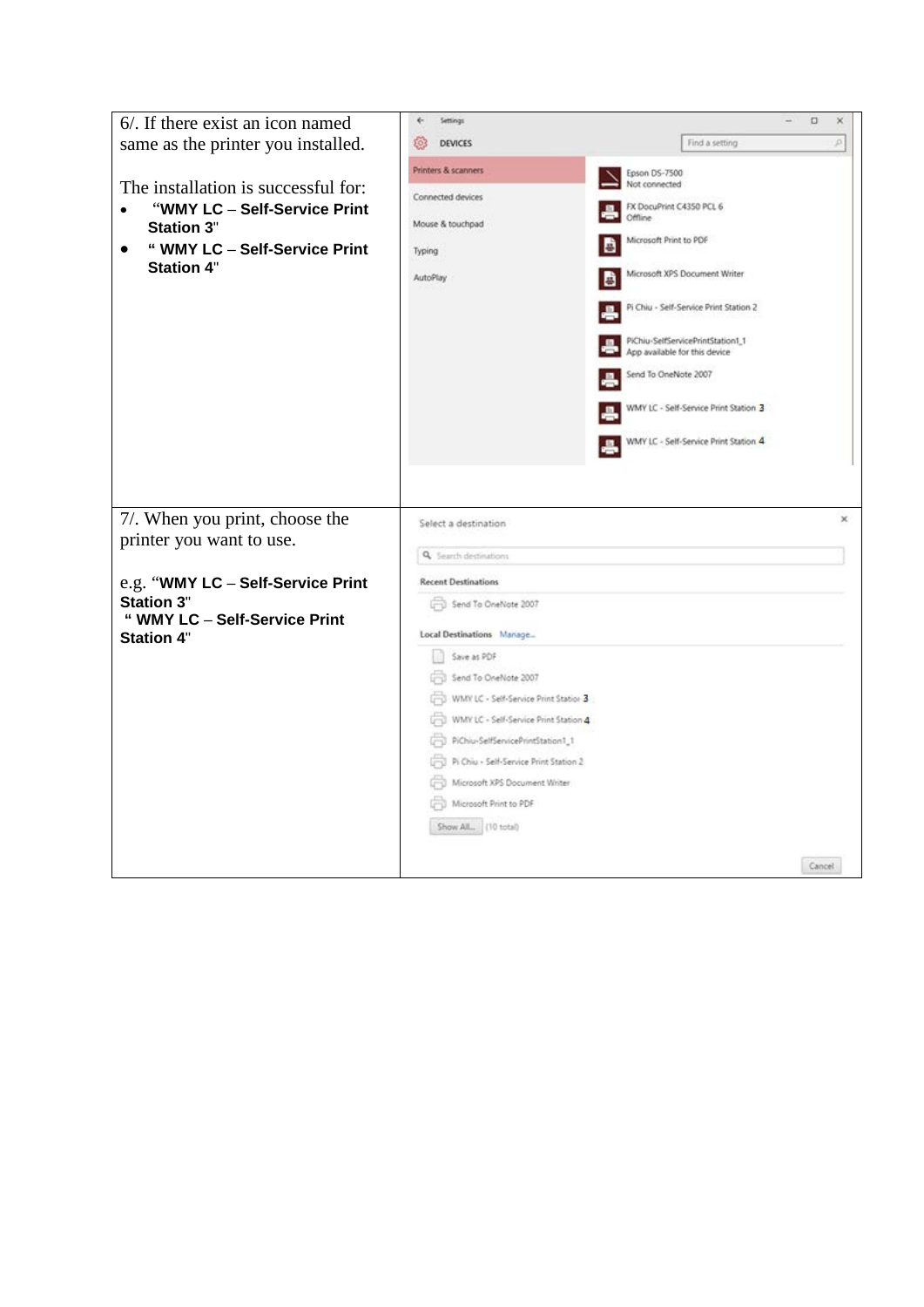